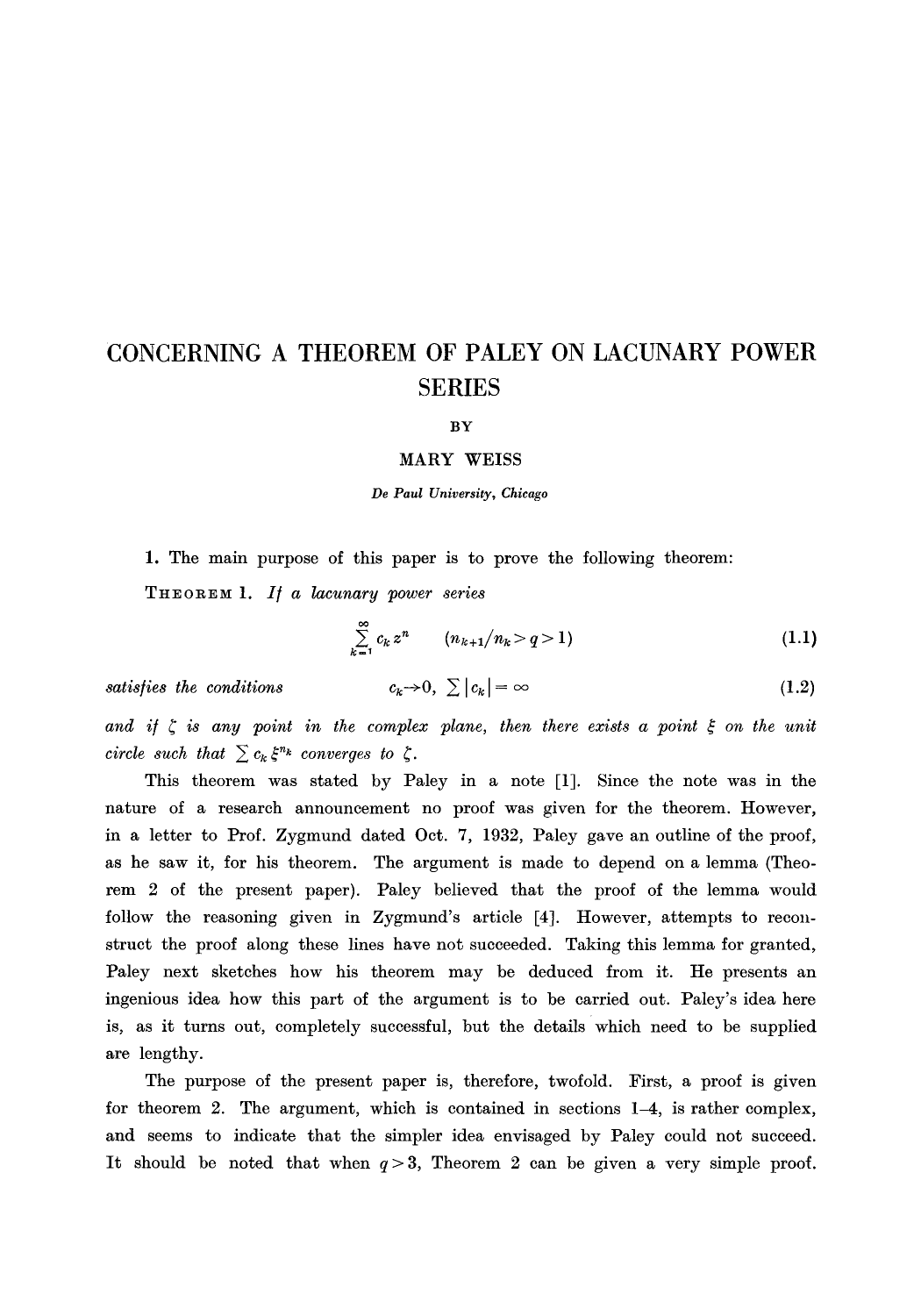This line of reasoning (which is still different) cannot be made to work in the general case. Secondly, in sections 5-7 we give in detail the argument which reduces Theorem 1 to Theorem 2.

We return to Theorem 1. This theorem implies in particular that the set  $E$  of points of convergence of the series on the unit circle is of the power of the continuum, and in this connection it is interesting to observe that if  $\sum |c_k|^2 = \infty$  (for example if  $c_k = k^{-\frac{1}{2}}$  then E is of measure 0 (see e.g. [5<sub>1</sub>] p. 203). The proof of Theorem 1 actually gives a litte more than stated since it shows that the sums of  $\sum c_k z^n$  cover the whole plane even if we restrict ourselves to an arbitrarily small are of  $|z|=1$ .

Considering the real part

$$
\sum_{1}^{\infty} (a_k \cos n_k \theta + b_k \sin n_k \theta) \tag{1.3}
$$

of  $\sum c_k z^{n_k}$  we deduce from Theorem 1 that if

$$
a_k, b_k \to 0, \sum \left( \left| a_k \right| + \left| b_k \right| \right) = \infty \tag{1.4}
$$

then the series (1.3) converges to any prescribed number in a set which is of the power of the continuum in every interval.(1)

In what follows we denote by  $A_q$ ,  $A'_q$ ,  $B_q$ , ... etc. positive constants depending on  $q$  only, not necessarily the same at each occurrence. By  $A$  we denote absolute constants.

**THEOREM 2.** There exist constants  $A_q$  and  $A'_q$  with the following properties: If a *lacunary polynomial* 

$$
T(\theta) = \sum_{k=1}^{N} (a_k \cos n_k \theta + b_k \sin n_k \theta)
$$
 (1.5)

*satisfies*  $T(\theta) \leqslant M$ 

*in an interval*  $a \le \theta \le b$ , and if  $b - a \ge A_q/n_1$ , then

$$
\sum (|a_k|+|b_k|) \leqslant A'_q M. \tag{1.6}
$$

It will often be convenient to write  $T$  in the complex form

$$
T(\theta) = \sum_{k=-N}^{N} \gamma_k e^{in_k \theta}, \qquad (1.7)
$$

where

 $(1)$  That under the hypothesis (1.4) the series (1.2) converges to any prescribed sum in a set which is dense in  $(0, 2\pi)$  is an earlier result, (see [3]), and is a simple consequence of properties of smooth functions.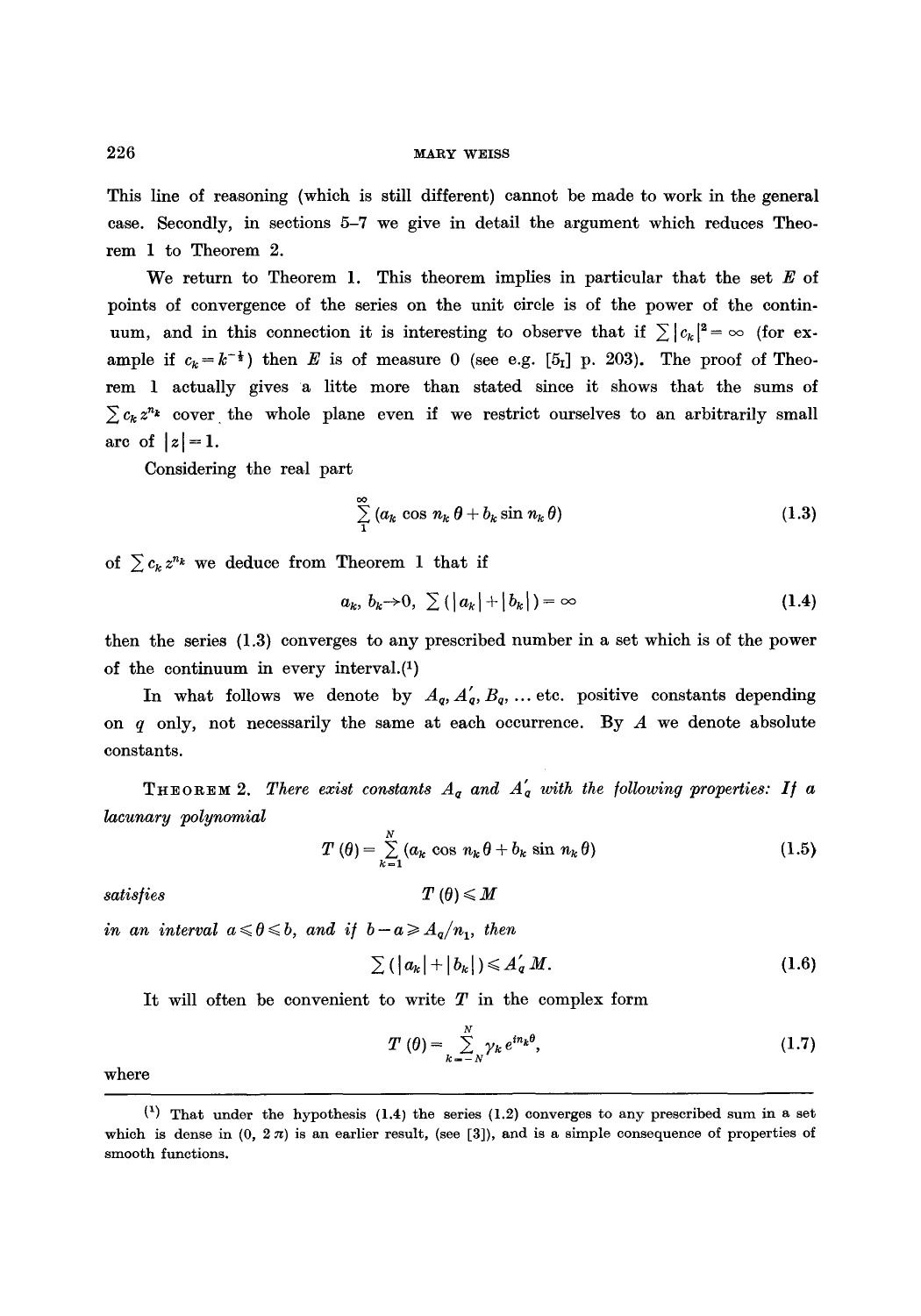$$
\gamma_0 = 0, \ \gamma_k = \frac{1}{2} \ (a_k - i \ b_k), \ \gamma_{-k} = \bar{\gamma}_k, \ n_{-k} = -n_k, \ n_{k+1}/n_k > q > 1 \ \text{ for } k > 0. \tag{1.8}
$$

Then (1.6) can be written 
$$
\sum |\gamma_k| \leq A'_q M.
$$
 (1.9)

In what follows we systematically denote by  $T$  a polynomial (1.5) or (1.7) satisfying (1.9).

2. The proof of Theorem 2 is based on several lemmas.

LEMMA 1. There exist constants  $B_q$  and  $B'_q$  such that if

$$
b - a \geq B_q / n_1 \tag{2.1}
$$

then 
$$
\frac{1}{b-a} \int_{a}^{b} |T(\theta)| d\theta \ge B'_\mathbf{q} \left(\sum |\gamma_k|^2\right)^{\frac{1}{2}}.
$$
 (2.2)

We write 
$$
\sum_{k=1}^N |\gamma_k|^2 = \Gamma^2.
$$

It is enough to show that, under the hypothesis (2.1),

$$
\int_{a}^{b} T^2 d\theta \geqslant (b-a)\,\Gamma^2,\tag{2.3}
$$

and that for  $b-a \geqslant K/n_1$ , where K is any positive constant (independent of q this time)

$$
\int_{a}^{b} T^{4} d\theta \leqslant C_{q,K} (b-a) \Gamma^{4}
$$
\n(2.4)

since then, by Hölder's inequality,

$$
\int_a^b T^2 d\theta \leqslant \Biggl(\int_a^b |T| d\theta\Biggr) \left(\int_a^b T^4 d\theta\Biggr)^{\frac{1}{3}},
$$

and  $(2.2)$  is a corollary of  $(2.3)$  and  $(2.4)$ .

The proof of (2.3) is straightforward. We have

$$
\int_a^b T^2 d\theta = \int_a^b (\sum \bar{\gamma}_j e^{-i\eta_j \theta}) (\sum \gamma_k e^{i n_k \theta}) d\theta = 2 (b-a) \Gamma^2 + \sum_{j+k} \bar{\gamma}_j \gamma_k \int_a^b e^{i (n_k - n_j) \theta} d\theta.
$$
 (2.5)

Denote the last sum by  $R$ . Then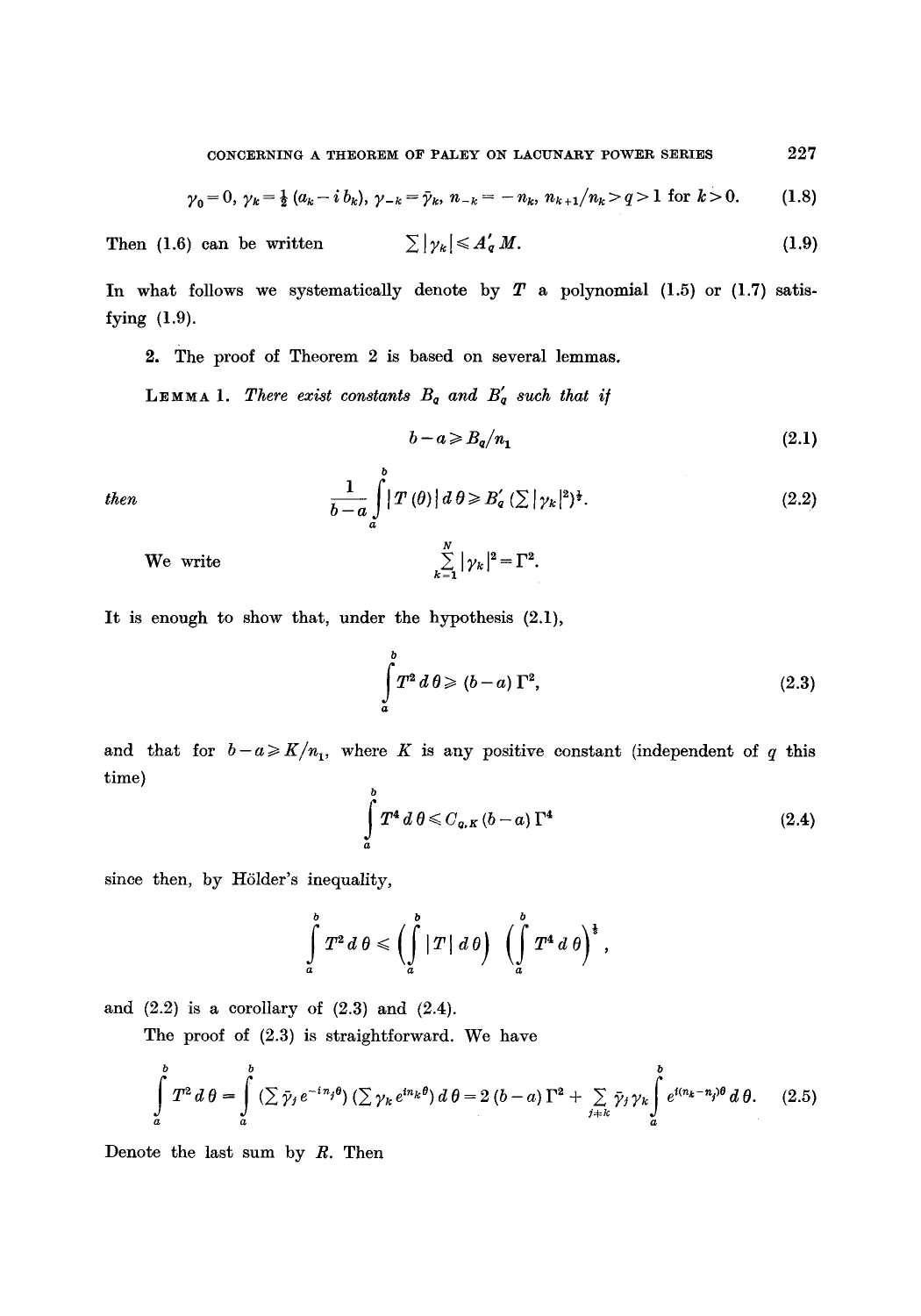# 228 MARY WEISS

$$
\begin{split} \mid R \mid &\leq \sum_{j+k} \frac{1}{2} \left( |\gamma_j|^2 + |\gamma_k|^2 \right) \frac{2}{\left| n_k - n_j \right|} \leq 4 \sum_{k=2}^N \sum_{j=1}^{k-1} \left( |\gamma_j|^2 + |\gamma_k|^2 \right) \frac{1}{n_k - n_j} \\ &\leq A_q \sum_{k=2}^N \frac{1}{n_k} \sum_{j=1}^{k-1} \left( |\gamma_j|^2 + |\gamma_k|^2 \right) \leq A_q \sum_{k=2}^N \frac{1}{n_k} \left( \Gamma^2 + k \left| \gamma_k \right|^2 \right) \\ &\leq A_q \Gamma^2 \left\{ \sum_{k=2}^N \frac{1}{n_k} \right\} + A_q \Gamma^2 \left\{ \max \frac{k}{n_k} \right\}. \end{split}
$$

In view of the hypothesis  $n_{k+1}/n_k > q > 1$ , the two expressions in curly brackets are majorized by  $A_q/n_1$ , and so, if  $B_q$  is large enough,  $b-a \ge B_q/n_1$  implies that  $|R|$  $\leq (b-a)\,\Gamma^2$ , which in conjunction with (2.5) gives (2.3).

We now pass to (2.4) and assume first that  $q \ge 4$ .

We call two positive integers *s* and *t distant* if either  $s/t \geq 2$  or  $t/s \geq 2$ ; in the first case  $s - t \geq s/2$ . The hypothesis  $q \geq 4$  implies that if  $j < k$  then  $n_k > 2 n_j$  and the numbers  $n_k$  and  $2n_j$  are distant.

We write 
$$
T = \sum_{N}^{N} \gamma_k e^{in_k \theta} = \sum_{1}^{N} + \sum_{N}^{-1} = T_1 + T_2.
$$

Since  $|T_1| = |T_2|$  it is enough to prove (2.4) with  $T_1$  for T. Now

$$
|T_1|^2 = \Gamma^2 + 2 \mathfrak{R} \sum_{1 \leq j < k \leq N} \bar{\gamma}_j \gamma_k e^{i(n_k - n_j)\theta}
$$

and (2.4) will be proved if we show that the complex-valued polynomial

satisfies  

$$
S(\theta) = \sum_{1 \leqslant j \leqslant k \leqslant N} \bar{\gamma}_j \gamma_k e^{i(n_k - n_j)\theta}
$$
  

$$
\int_a^b |S|^2 d\theta \leqslant C_K (b - a) \Gamma^4.
$$
 (2.6)

Clearly,

$$
\int_a^b |S|^2 d\theta = \sum \bar{\gamma}_j \gamma_k \bar{\gamma}_j \gamma_{k'} \int_a^b e^{i[(n_k - n_{k'}) - (n_j - n_{j'})]\theta} d\theta,
$$

where  $1 \le j \le k$ ,  $1 \le j' \le k'$ . We split the terms of the series into three separate groups;

(i)  $k=k', j=j'$ ; (ii)  $k=k', j\neq j'$ ; (iii)  $k + k'$ ,

and evaluate the contribution of each group.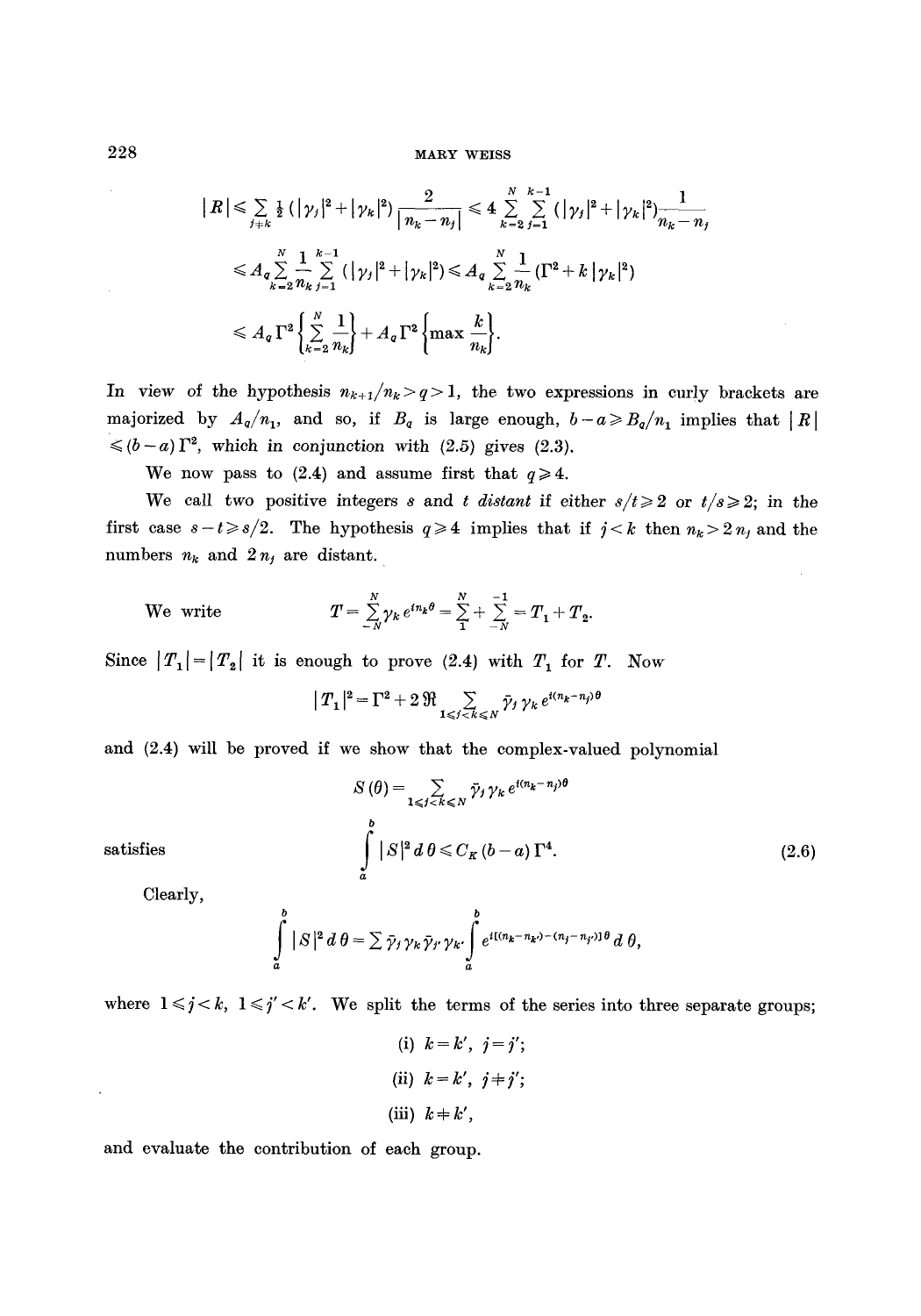(i) the contribution of this group is

$$
(b-a)\sum_{k=2}^N |\gamma_k|^2 \sum_{j=1}^{k-1} |\gamma_j|^2 \leq (b-a)\Gamma^4.
$$

(ii) It is enough to consider here the terms with  $j' < j < k$ . Their sum is majorized by

$$
A \sum_{k=3}^{N} \sum_{j=2}^{k-1} \sum_{j'=1}^{j-1} \frac{|\gamma_{k}^{2} \gamma_{j} \gamma_{j'}|}{n_{j}-n_{j'}} \leq A \sum_{k=3}^{N} |\gamma_{k}|^{2} \sum_{j=2}^{k-1} \frac{1}{n_{j}} \sum_{j'=1}^{j-1} (|\gamma_{j'}|^{2} + |\gamma_{j}|^{2})
$$
  

$$
\leq A \sum_{k=3}^{N} |\gamma_{k}|^{2} \sum_{j=2}^{k-1} \frac{1}{n_{j}} (\Gamma^{2} + j |\gamma_{j}|^{2})
$$
  

$$
\leq A \Gamma^{4} \left\{ \sum_{j=2}^{N} \frac{1}{n_{j}} \right\} + A \Gamma^{4} \left\{ \max \frac{1}{n_{j}} \right\}.
$$

Since the expressions in curly brackets are majorized by  $A/n_1$ , the contribution of the terms in (ii) does not exceed  $A \Gamma^4/n_1$ .

(iii) In estimating the terms we may suppose that  $k' < k$ . Their sum does not  $\boldsymbol{\epsilon}$  are exceed  $\boldsymbol{\epsilon}$  and  $\boldsymbol{\epsilon}$  are exceed  $\boldsymbol{\epsilon}$  and  $\boldsymbol{\epsilon}$  are exceed

$$
\sum |\gamma_j \gamma_k \gamma_{j'} \gamma_{k'}| \frac{2}{|(n_k-n_j)-(n_{k'}-n_{j'})|},
$$

where  $1 \leq j \leq k$ ,  $1 \leq j' \leq k'$ , and  $k' \leq k$ . Clearly,

$$
n_k - n_j - (n_k - n_{j'}) \geq n_k - 2 n_{k-1}
$$

and since  $q\geq 4$  the numbers  $n_k$  and  $2n_{k-1}$  are distant,  $n_k-2n_{k-1}\geq n_k/2$ , and the last sum is not greater than

$$
A \sum_{k=3}^{N} \sum_{k'=2}^{k-1} \sum_{j=1}^{k-1} \sum_{j'=1}^{k'-1} \frac{(|\gamma_j|^2 + |\gamma_{j'}|^2) (|\gamma_k|^2 + |\gamma_{k'}|^2)}{n_k}
$$
  
= 
$$
A \sum_{k=3}^{N} \frac{1}{n_k} \sum_{k'=2}^{k-1} (|\gamma_k|^2 + |\gamma_{k'}|^2) \left\{ \sum_{j=1}^{k-1} \sum_{j'=1}^{k'-1} (|\gamma_j|^2 + |\gamma_{j'}|^2) \right\}.
$$

Since the sum in curly brackets does not exceed  $(k + k')\Gamma^2 \leq 2 k \Gamma^2$ , the whole sum is majorized by

$$
A \Gamma^2 \sum_{k=3}^N \frac{k}{n_k} \sum_{k'=2}^{k-1} (|\gamma_k|^2 + |\gamma_{k'}|^2) \leq A \Gamma^2 \sum_{k=3}^N \frac{k}{n_k} (k |\gamma_k|^2 + \Gamma^2)
$$
  

$$
\leq A \Gamma^4 \Biggl\{ \text{Max} \frac{k^2}{n_k} \Biggr\} + A \Gamma^4 \sum_{k=3}^N \frac{k}{n_k} \leq A \Gamma^4 / n_1.
$$

Collecting results we see that if  $q \ge 4$ , then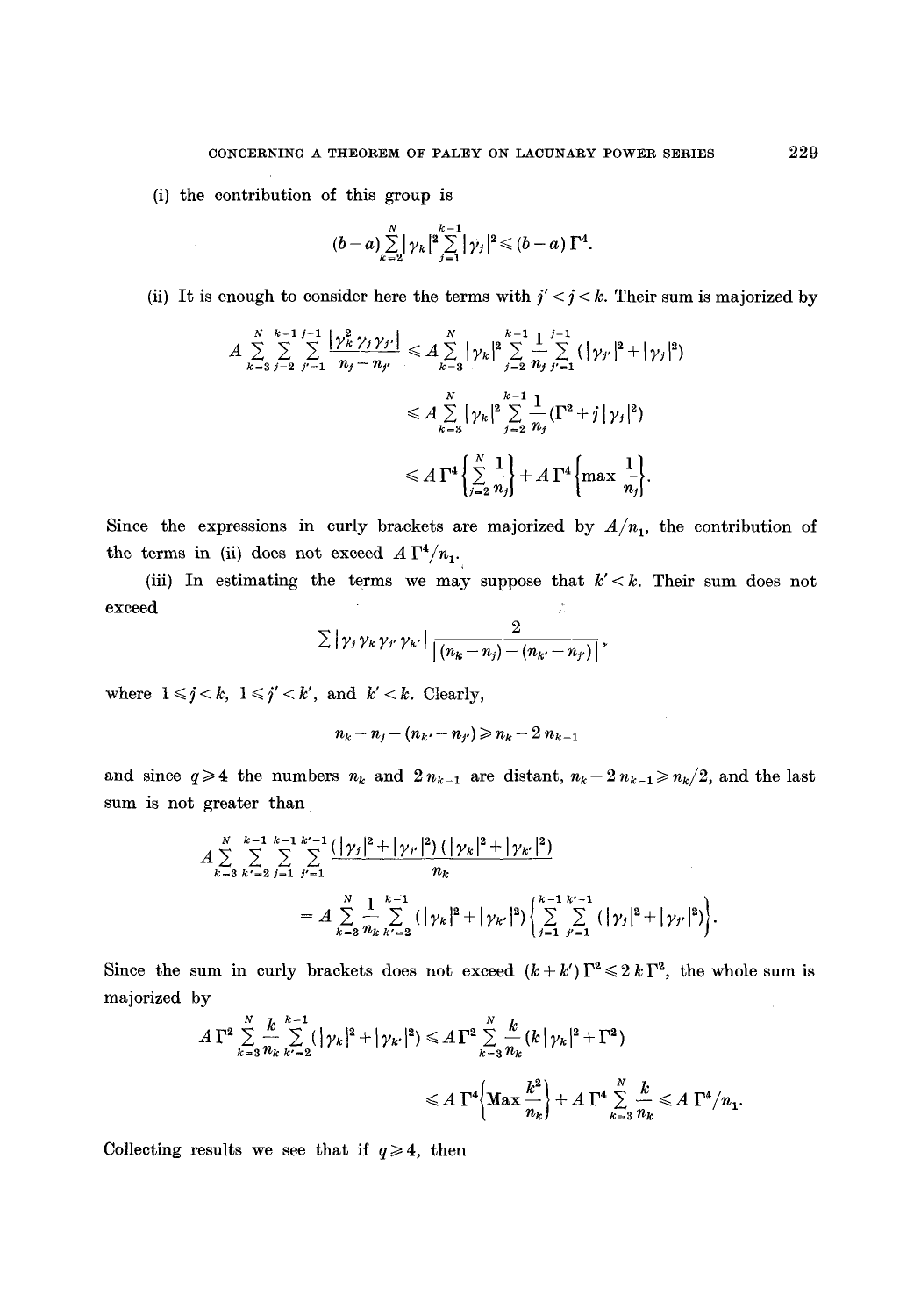230 MARY WEISS

$$
\int\limits_a^b T^4\ d\,\theta\!\leqslant\! A\bigg[(b-a)\!+\!\frac{1}{n_1}\bigg]\Gamma^4
$$

and so if we make the additional assumption that  $b-a \geqslant K/n_1$  we obtain (2.4) with  $C_{q,K} = C_K.$ 

It is now easy to complete the proof of  $(2.4)$  in the general case  $q > 1$ . We take r so large that  $q^r \ge 4$  and split T into a sum of r polynomials,  $T = T^{(1)} + T^{(2)} + \cdots + T^{(r)}$ , in each of which the indices k of the  $n_k$  form an arithmetic progression of difference r. Since

$$
\int_a^b (T^{(s)})^4\,d\,\theta \leqslant C_K\,(b-a)\,\Gamma^4,
$$

for each s,  $1 \le s \le r$ , provided  $b-a \ge K/n_1$  and since, by Jensen's inequality,

$$
\int\limits_a^b T^4\ d\ \theta \leqslant r^3 \sum\limits_{s=1}^r \int\limits_a^b (T^{(s)})^4\ d\ \theta,
$$

where r depends on  $q$  only, the proof of  $(2.4)$  is complete. This also completes the proof of Lemma 1.

**3.** LEMMA 2. *There exist constants*  $C_q$ ,  $C'_q$  and  $C''_q$  with the following property: If  $b - a \geqslant C_q/n_1$ , then  $(a, b)$  contains a point  $\xi$  such that

$$
T(\xi) \geqslant C_q' \, \Gamma; \tag{3.1}
$$

*more generally there is a whole subinterval* I of  $(a, b)$  of length  $\geq C_q' / n_N$  where

$$
T(\theta) \geqslant C'_q \Gamma. \tag{3.2}
$$

First of all,

$$
\bigg|\int\limits_a^b T\,d\,\theta\bigg|\leqslant 4\sum\limits_1^N\big|\gamma_k\big|\,n_k^{-1}\leqslant 4\left(\sum\limits_1^N\big|\gamma_k\big|^2\right)^{\frac{1}{2}}\left(\sum\limits_1^N n_k^{-2}\right)^{\frac{1}{2}}\leqslant A_q\,\Gamma/n_1.\tag{3.3}
$$

Next, if  $u^+ = \max(u, 0)$ , then  $u^+ = \frac{1}{2}(|u| - u)$ , and, in view of (2.2) and (3.3)

$$
\int_a^b T^+ d\theta = \frac{1}{2} \int_a^b \left| T \right| d\theta - \frac{1}{2} \int_a^b T d\theta \geqslant B_q' \left( b - a \right) \Gamma - D_q \Gamma / n_1 \geqslant \frac{1}{2} B_q' \left( b - a \right) \Gamma
$$

if  $C_q$  is large enough. A comparison of the extreme terms here gives  $(3.1)$  with  $C_q' = \frac{1}{2} B_q'$ .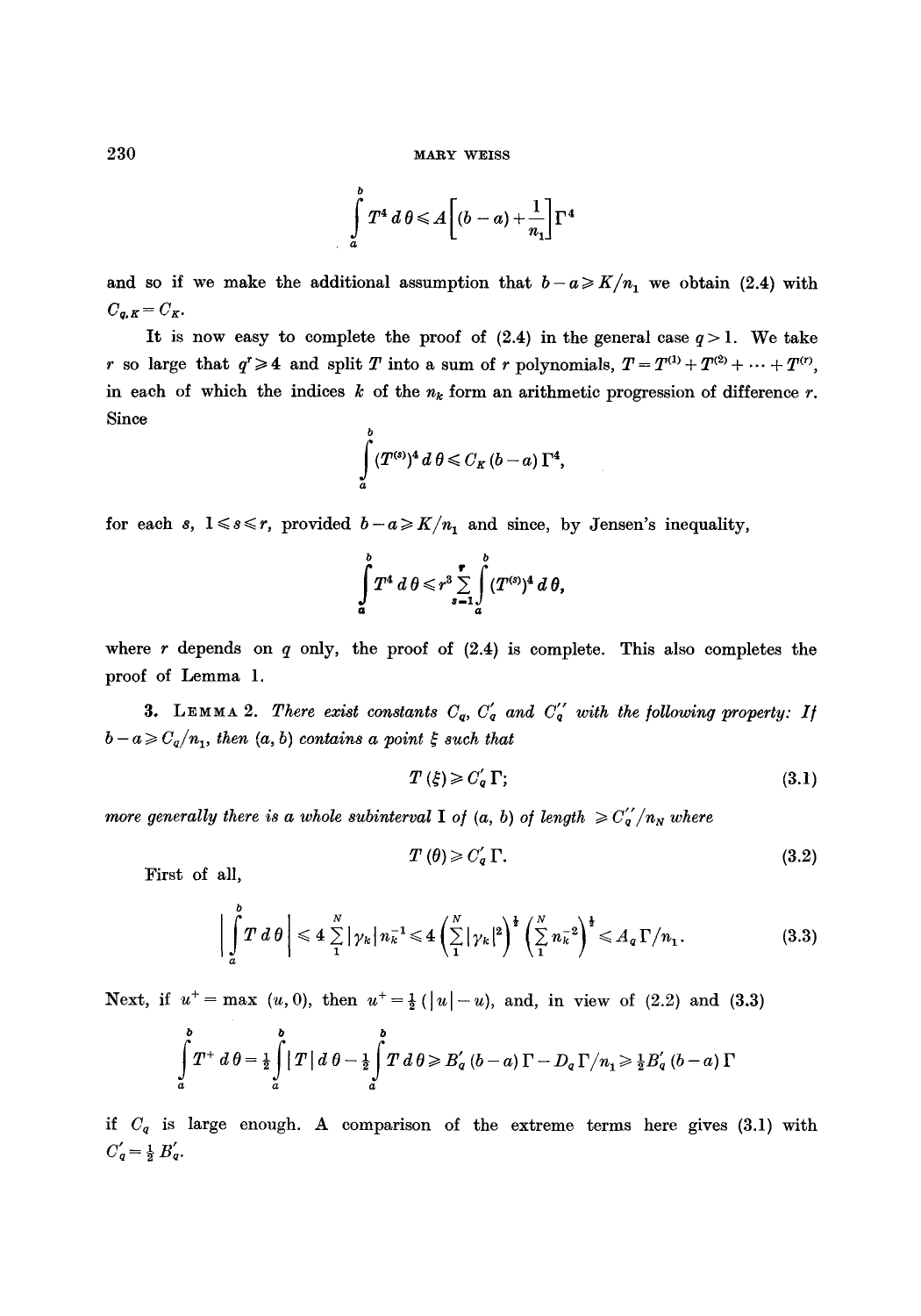Let  $\theta$  be any point of the interval  $(\xi - \delta, \xi + \delta)$  where  $\delta$  will be defined shortly. Then

$$
|T(\theta)-T(\xi)| \leq 2\delta \sum_{1}^{N} n_k |\gamma_k| \leq 2\delta \left(\sum_{1}^{N} |\gamma_k|^2\right)^{\frac{1}{2}} \left(\sum_{k=1}^{N} n_k^2\right)^{\frac{1}{2}} \leq \delta A_q \Gamma n_N
$$

so that if  $\delta \leq C_q''/n_N$  and  $C_q''$  is small enough, we obtain (3.2) with  $\frac{1}{2} C_q'$  for  $C_q'$ . This completes the proof of Lemma 2.

4. We shall now apply Lemmas 1 and 2 to the proof of Theorem 2 and restate the latter in the following equivalent form.

**THEOREM** 2'. There exist constants  $A_q$  and  $A'_q$  such that in every interval of length  $A_q/n_1$  there is a point  $\xi$  such that

$$
T(\xi) = \sum_{-N}^{N} \gamma_k e^{in_k \xi} \geq A_{q}^{\prime} \sum_{-N}^{N} |\gamma_k|.
$$

We begin with the observation that for any sequence  $\delta_1, \delta_2, ..., \delta_k$ ,

$$
(\sum |\delta_j|^2)^{\frac{1}{2}} \leq \sum |\delta_j| \leq k^{\frac{1}{2}} (\sum |\delta_j|^2)^{\frac{1}{2}} \tag{4.1}
$$

so that if k is bounded the "first norm",  $\sum |\delta_j|$ , and the "second norm",  $(\sum |\delta_j|^2)^{\frac{1}{2}},$ are comparable.

Next we consider the constants  $C_q$ ,  $C'_q$  of Lemma 2 and suppose that  $T = \sum$  $(a_k \cos n_k \theta + b_k \sin n_k \theta)$  is split into successive blocks of terms which we call "long" and "short" and which alternate. We call the long blocks  $\Delta'_{i}$  and the short ones  $\Delta_i$ ; hence  $T = \Delta_1' + \Delta_1'' + \Delta_2' + \Delta_2'' + \cdots$  where, of course, the sum on the right is finite. If T is written in the complex form then each block consists of two parts symmetric with respect to the origin. We denote the "second norms" of the coefficients  $y_j$  of  $\Delta'_k$  and  $\Delta''_k$  by  $\Gamma'_k$  and  $\Gamma''_k$  respectively; the "first norms" will be denoted by  $\overline{\Gamma}'_k$  and  $\overline{\Gamma}''_k$ . The norms contain only positive j's, so that, for example,  $|\Delta'_k| \leq 2\overline{\Gamma}'_k$ .

We assume that the lengths of the long blocks do not exceed a certain number  $L'$  and that all the short blocks are of the same length  $L''$ . Hence passing from the last element of a long block to the first element of the next long block we increase the corresponding  $n_k$  by at least  $q^{L^{\prime\prime}+1}$ , a number which is large with L''. We take for  $L''$  the least integer satisfying

$$
C_q/C_q'' \leqslant q^{L''+1} \tag{4.2}
$$

and define  $L'$  a little later.

For the  $A_q$  of Theorem 2' we take the number  $C_q$  of Lemma 2. Let  $I_0=(a, b)$ be any interval of length  $\geq C_q/n_1$ . Let  $n_s$  and  $n_t$  be respectively the ranks of the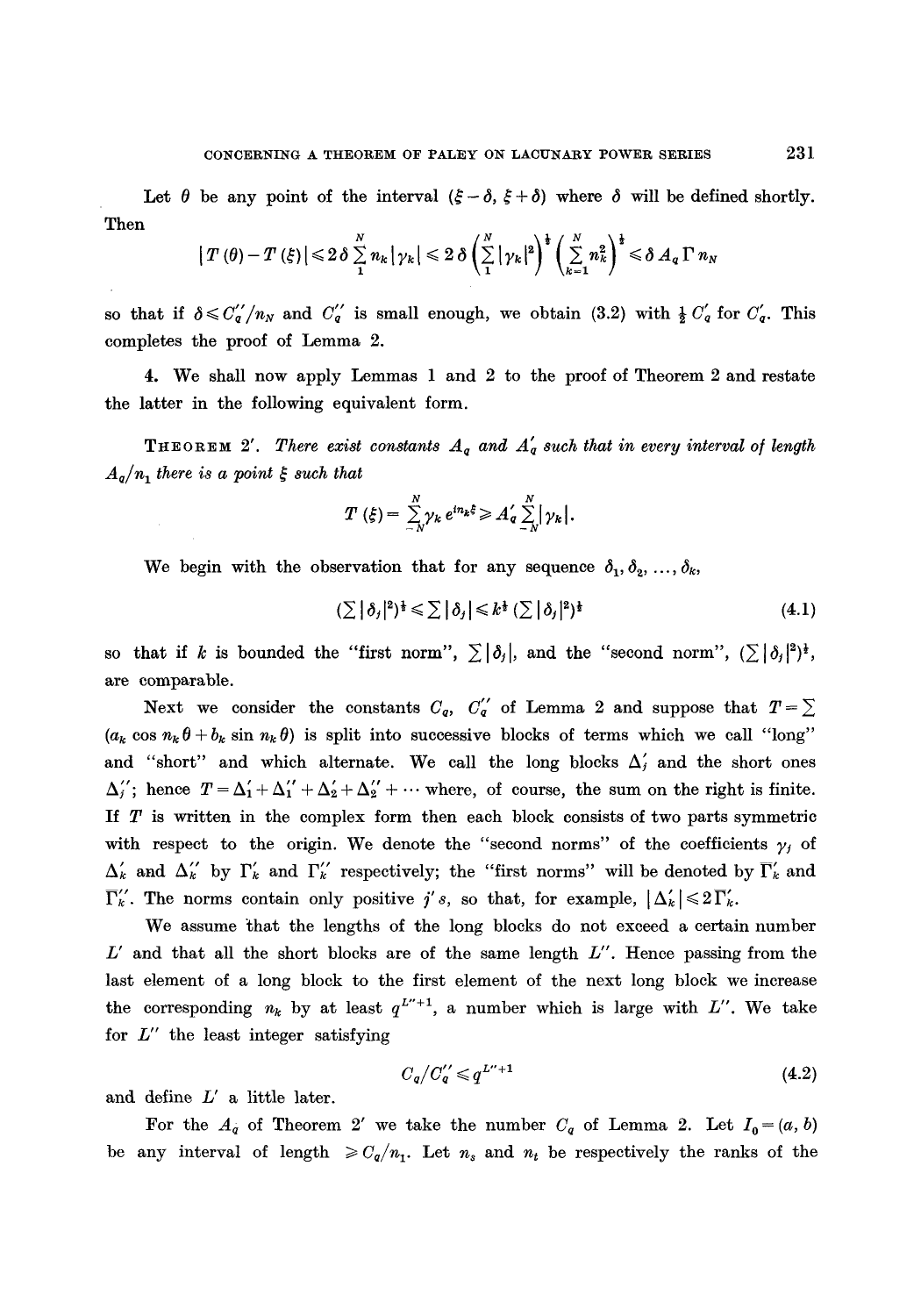# $232$  MARY WEISS

last term in  $\Delta'_1$  and the first term in  $\Delta'_2$ . By Lemma 2, there is a subinterval  $I_1$  of  $I_0$ , of length  $C_q''/n_s$ , in which  $\Delta_1 \geqslant C_q' \Gamma_1'$ . By the same lemma, if  $|I_1| \geqslant C_q/n_t$ , there is a subinterval  $I_2$  of  $I_1$  in which  $\Delta_2 \geqslant C_q' \Gamma_2'$  provided

$$
C_q^{\prime\prime}/n_s>C_q/n_t.
$$

Since  $t-s=L''+1$ , the condition is certainly satisfied if  $L''$  is defined by (4.2). The  $n_t$  play for  $\Delta'_2$  the same role as  $n_1$  played for  $\Delta'_1$ . Hence we can repeat the argument and we obtain a sequence of intervals  $I_1 \supset I_2 \supset I_3...$  such that  $\Delta_i \geq C'_q \Gamma'_j$  in  $I_j$ . At common points  $\xi$  of the intervals  $I_i$ , which also belong to  $(a, b)$ , we have (cf. (4.1))

$$
\Delta'_1 + \Delta'_2 + \Delta'_3 + \cdots \geq C'_q \left( \Gamma'_1 + \Gamma'_2 + \Gamma'_3 + \cdots \right) \geq C'_q L'^{-\frac{1}{2}} \left( \Gamma'_1 + \Gamma'_2 + \Gamma'_3 + \cdots \right). \tag{4.3}
$$

In this argument we have so far disregarded the short blocks  $\Delta_i''$  and now we will show that if we select their location properly we can control their contribution.

We have already defined  $L''$ . We now let  $L'$  be any integer divisible by  $2 L''$ satisfying

$$
6 L''/L'^{\frac{1}{2}} \leq \frac{1}{2}.
$$
\n(4.4)

We divide  $T(\theta) = \sum_{k=0}^{\infty} (a_k \cos n_k \theta + \sin n_k \theta)$  into successive blocks of length  $\frac{1}{2} L'$  (completing T by zeros if necessary) and call these blocks  $\Delta_1$ ,  $\Delta_2$ ,  $\Delta_3$ , .... The short blocks  $\Delta_i$  will be properly selected subblocks of  $\Delta_{2i}$  so that the length of a long block  $\Delta'$ <sub>i</sub> will certainly be less than  $L'$ .

To define  $\Delta''_j$  we split  $\Delta_{2j}$  into successive subblocks of length L'' and take for  $\Delta_{i}^{\prime\prime}$  the subblock for which the first norm of the coefficients is the least. The number of subblocks being *L'/2L",* we have

$$
\Gamma_{j}^{\prime\prime} \leqslant \frac{2 L^{\prime\prime}}{L^{\prime}} \overline{\Gamma}_{2j},\tag{4.5}
$$

where  $\overline{\Gamma}_k$  stands for the first norm of  $\Delta_k$ . This implies that

$$
\sum |\Delta_j''(\theta)| \leq 2 \sum \Gamma_j'' \leq \frac{4 L''}{L'} \sum \Gamma_{2j} \leq \frac{4 L''}{L'} \frac{N}{1} |\gamma_k|,
$$
\n(4.6)

for all  $\theta$ .

From the inequality (4.5) we see that the first norm for the coefficients of  $\Delta_{2j}-\Delta_{j}^{\'{\prime}}$  is at least  $(1-2 L''/L')\Gamma_{2j}$  from which we deduce that the first norm for  $\boldsymbol{N}$ the coefficients of  $\sum \Delta_i$  is at least  $(1-2L''/L')\sum |\gamma_k|$ . That is,

$$
\overline{\Gamma}'_1+\overline{\Gamma}'_2+\overline{\Gamma}'_3+\cdots \geqslant \left(1-\frac{2 L^{\prime\prime}}{L^\prime}\right)\sum\limits_{1}^{N}\big|\gamma_k\big|.
$$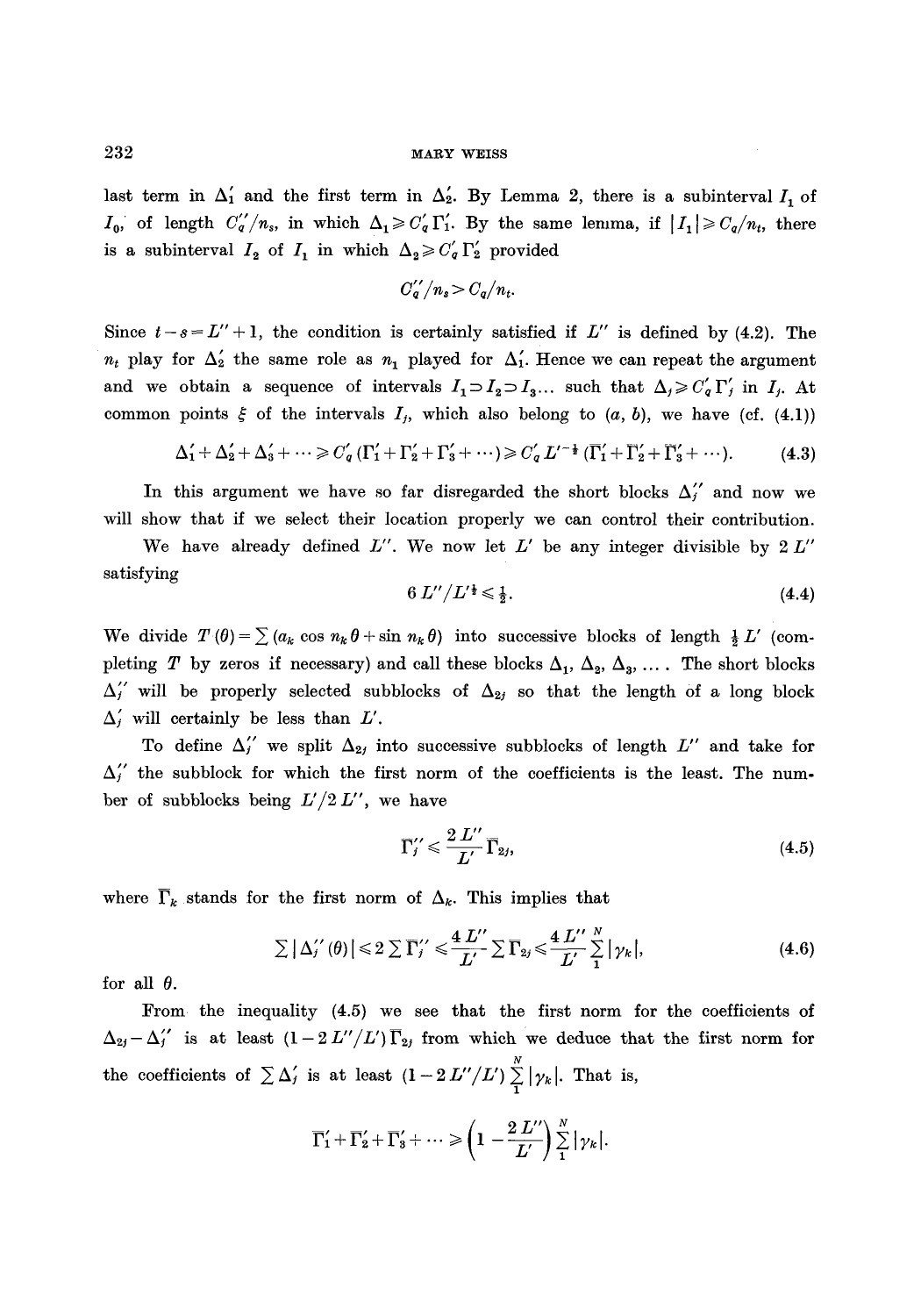This shows that at the point  $\xi$  where (4.3) holds we also have

$$
|T| = |\sum (\Delta'_j + \Delta''_j)| \geq C'_q \left[ L'^{-\frac{1}{2}} \left( 1 - \frac{2 L''}{L'} \right) - \frac{4 L''}{L'} \right] \sum_{1}^{N} |\gamma_k|
$$

which, in view of  $(4.4)$  and the fact that the expression in square brackets exceeds  $L'^{-\frac{1}{2}}(1-6L''/L'^{-\frac{1}{2}})$ , gives Theorem 2' with

$$
A'_{q}=\tfrac{1}{2} L'^{-\frac{1}{2}} C'_{q}.
$$

5. In this section we will prove a few lemmas on which we will base the proof of Theorem 1.

Let  $l$  be any straight line not passing through the origin. We say that a point  $\zeta$  is *to the right* of  $l$  if it is contained in the closed halfplane limited by  $l$  which does not contain the origin. If  $l$  passes through the origin all points in the complex plane will be considered as situated to the right of l.

**LEMMA 4.** Let  $A_q$  and  $A'_q$  be the constants of Theorem 2',  $P(x)$  any lacunary *power polynominal* 

$$
P(x) = \sum_{k=1}^{N} c_k e^{in_k x} \qquad (n_{k+1}/n_k > q > 1)
$$

and *l* any straight line whose distance  $\omega$  from the origin satisfies

$$
\omega \leqslant A \sum_{1}^{N} |c_{k}|.
$$

*Then any interval of length*  $A'_a/n_1$  *contains a point*  $\xi$  *such that P (* $\xi$ *) lies to the right of l.* 

Using rotation we may suppose that  $l$  intersects the positive real axis perpendicularly, and it is now enough to observe that if  $P(x) = T(x) + i\tilde{T}(x)$ ,  $T(x)$  $= \sum_{k=1}^N \gamma_k e^{in_k x}, \text{ then } \sum_{k=1}^N |c_k| = \sum_{k=1}^N |\gamma_k|.$ 

**LEMMA** 5. If the coefficients of the lacunary series  $\sum c_j e^{i n_j x}$  tend to zero and if the *partial sums of the series (completed by zeros) are*  $S_k(x)$ *, then*  $S_{np}(x) - S_{np}(x')$  *tends to zero* as  $p \rightarrow \infty$  uniformly in x, x', provided that  $|x-x'| \leq 1/n_p$ .

For 
$$
|S_{n_p}(x) - S_{n_p}(x')| \leq \frac{1}{n_p} \sum_{k=1}^p |c_k| n_k \leq q^{-p} \sum_{k=1}^p |c_k| q^k
$$

and it is easy to see that the right-hand side tends to 0 as  $p \rightarrow \infty$ .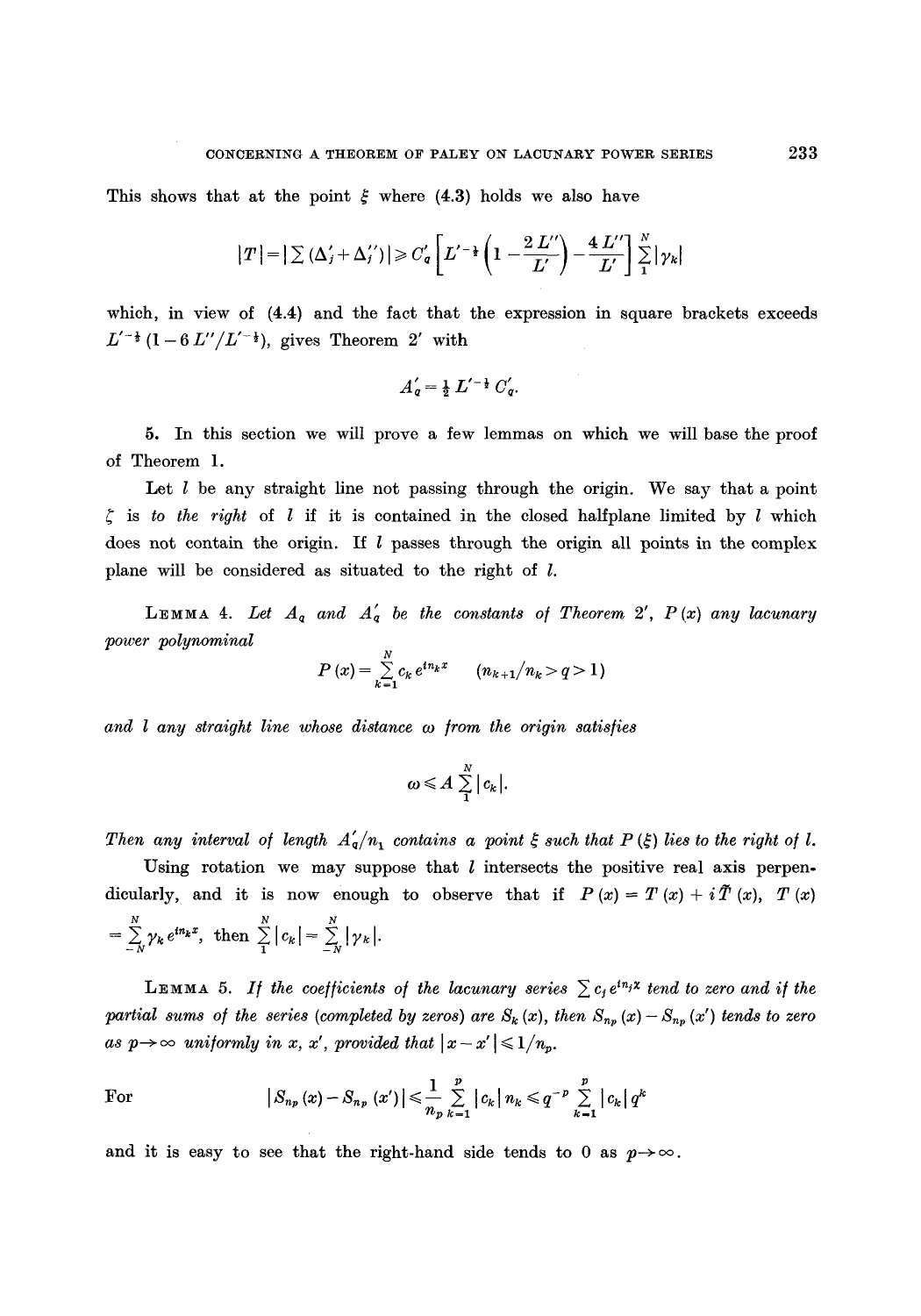

LEMMA 6. Let  $\omega$ ,  $d$ ,  $r$ ,  $A$  be as in Fig. 1. If

$$
\frac{d}{2(1+1/A^2)} \leqslant \omega \leqslant \frac{d}{(1+1/A^2)}
$$
\n
$$
r < d\left(1 - \frac{1}{4(1+1/A^2)}\right).
$$

*then* 

Since  $r^2 \leq (d - \omega)^2 + \omega^2 / A^2$ , it follows that  $d^2 - r^2 \geq 2 d \omega - \omega^2 - \omega^2 / A^2 > 0$ . Hence

$$
d-r\geqslant \frac{2\,d\,\omega -\omega^2\,\left(1+1/A^2\right)}{2\,d}\geqslant \omega\left(1-\tfrac{1}{2}\,(1+1/A^2)\frac{\omega}{d}\right)\geqslant \tfrac{1}{2}\,\omega\geqslant \tfrac{1}{4}\cdot \frac{d}{(1+1/A^2)}
$$

and the lemma follows.

6. We now pass to the actual proof of Theorem 1. The constant  $A_q$  and  $A'_q$  of Theorem 2' will for brevity be denoted by A and *A'.* 

We fix a complex number  $\zeta$  and we want to construct a point  $\xi$  at which the given lacunary power series  $\sum c_k e^{in_k x}$  converges to  $\zeta$ . We first divide our series into successive blocks of terms  $P_1(x)$ ,  $P_1^*(x)$ ,  $P_2(x)$ ,  $P_2^*(x)$ , ...  $P_j(x)$ ,  $P_j^*(x)$ , .... The decomposition has some similarity to the decomposition, of a trigonometric polynomial into blocks  $\Delta'_{j}$ ,  $\Delta''_{j}$  considered in the proof of Theorem 2' and the blocks  $P_{j}^{*}$  (analogues of the short blocks  $\Delta_{j}^{'}$  will be of constant length. The  $P_N$  will be defined inductively, as will a sequence of positive numbers  $\delta_N$  tending to 0, and a nested sequence  $\{I_N\}$  of intervals. Suppose we can do this in such a way that the following properties hold: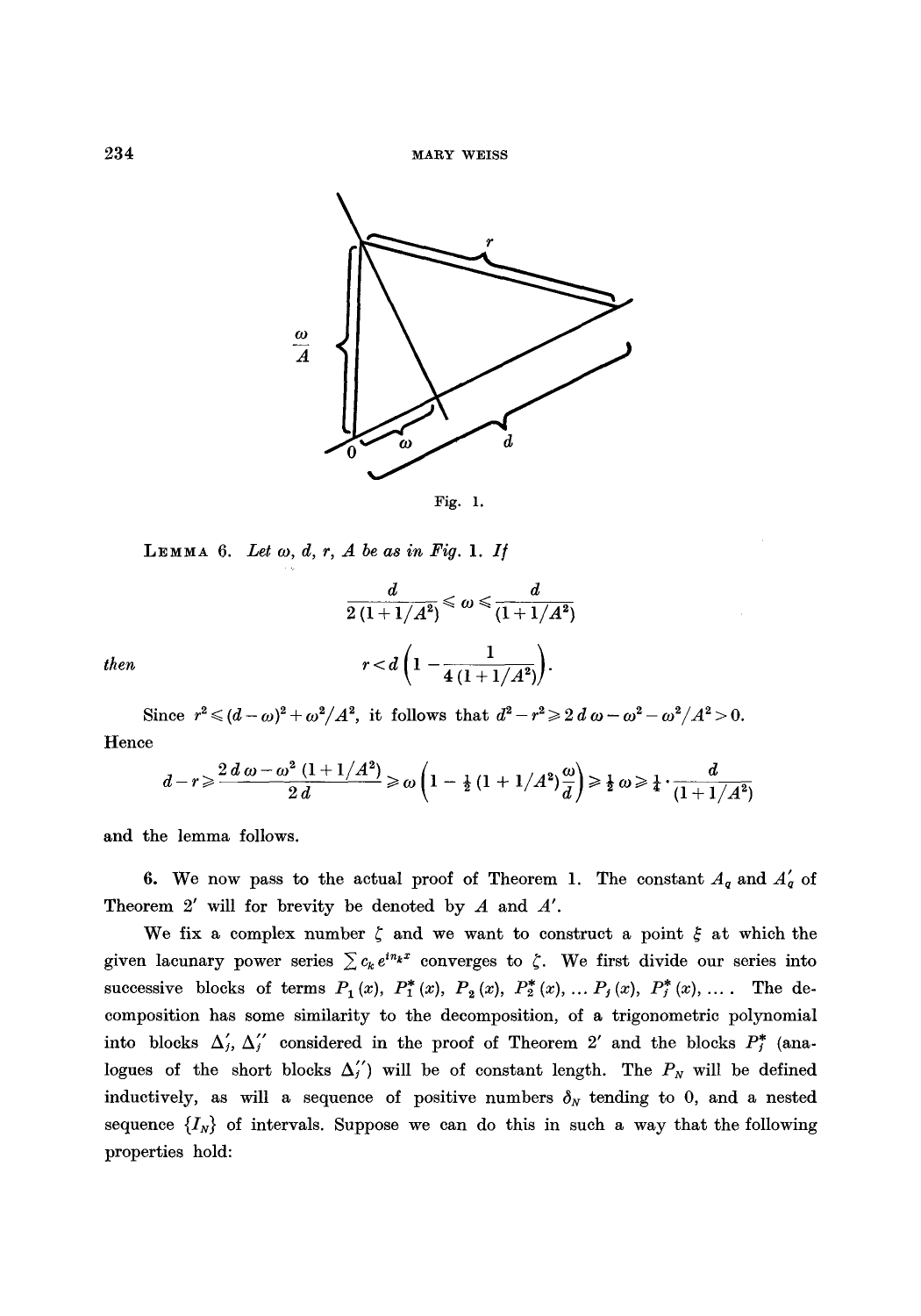a) There exists a number  $\gamma = \gamma_q$ ,  $0 < \gamma < 1$ , such that if

1) 
$$
F_N(x) = \sum_{1}^{N} P_j(x) + \sum_{1}^{N-1} P_j^*(x)
$$
  
\n2)  $d_N = \min_{x \in I_N} |F_N(x) - \zeta| = |F_N(\xi_N) - \zeta|, \quad (\xi_N \in I_N)$ 

then

3)  $d_{N+1} < \gamma d_N + \delta_N$ 

- b)  $F_N(x) F_N(x') \rightarrow 0$  for  $x, x' \in I_N$
- c) If  $C_N = \sum |c_k|$  where the summation is taken over all coefficients of  $P_N^*$  and  $P_{N+1}$ , then  $C_N\rightarrow 0$ .

We will show then that if  $\xi$  is the common point of all the  $I_N$ , then

$$
S_{n_i}(\xi) \to \zeta \text{ as } j \to \infty \tag{6.1}
$$

that is the series  $\sum c_k e^{in_k \xi}$  converges to  $\zeta$ .

To see this suppose that  $S_{n_j}$  is 'between'  $F_N$  and  $F_{N+1}$ . Then

$$
|S_{n_j}(\xi) - \zeta| \leq |F_N(\xi) - \zeta| + |S_{n_j}(\xi) - F_N(\xi)|
$$
  
\n
$$
\leq |F_N(\xi_N) - F_N(\xi)| + |F_N(\xi_N) - \zeta| + |S_{n_j}(\xi) - F_N(\xi)|
$$
  
\nand  
\n
$$
F_N(\xi_N) - F_N(\xi) \to 0 \qquad \text{by by}
$$
  
\n
$$
F_N(\xi_N) - \zeta \to 0 \qquad \text{by a}
$$
  
\n
$$
S_{n_j}(\xi) - F_N(\xi) \to 0 \qquad \text{by c}
$$

which gives us (6.1).

We now proceed with the induction. For  $P_1$  we choose an initial block of any length and set  $I_0 = (0, 2\pi)$ . Suppose that  $P_1$ ,  $P_1^*$ ,  $P_2$ ,  $P_2^*$ , ...,  $P_N$  and intervals  $I_0 \supset I_1 \supset \cdots \supset I_{N-1}$  have already been defined  $(N \ge 1)$  and let  $n_{k_N}$  be the highest frequency of  $P_N$ . Let  $\xi_N$  be the point in  $I_{N-1}$  at which  $|F_N(x)-\zeta|$  attains a minimum. We take for  $I_N$  any interval of length  $1/n_{k_N}$  which contains  $\xi_n$  and is contained in  $I_{N-1}$ . Let  $P_N^*$  consist of the L terms following  $P_N$ , where

$$
q^{L+1} \geqslant A'\tag{6.2}
$$

and let 
$$
\varepsilon_N = \max_{x, x' \in I_N} |P_N(x) - P_N(x')|, \ \eta_N = L \max_{j > k_N} |c_j|
$$

$$
\delta_N = \frac{6}{A} \eta_N + \varepsilon_N, \ \gamma = 1 - \frac{1}{4 (1 + 1/A^2)} \tag{6.3}
$$

the constants A and *A'* being those of Theorem 2'.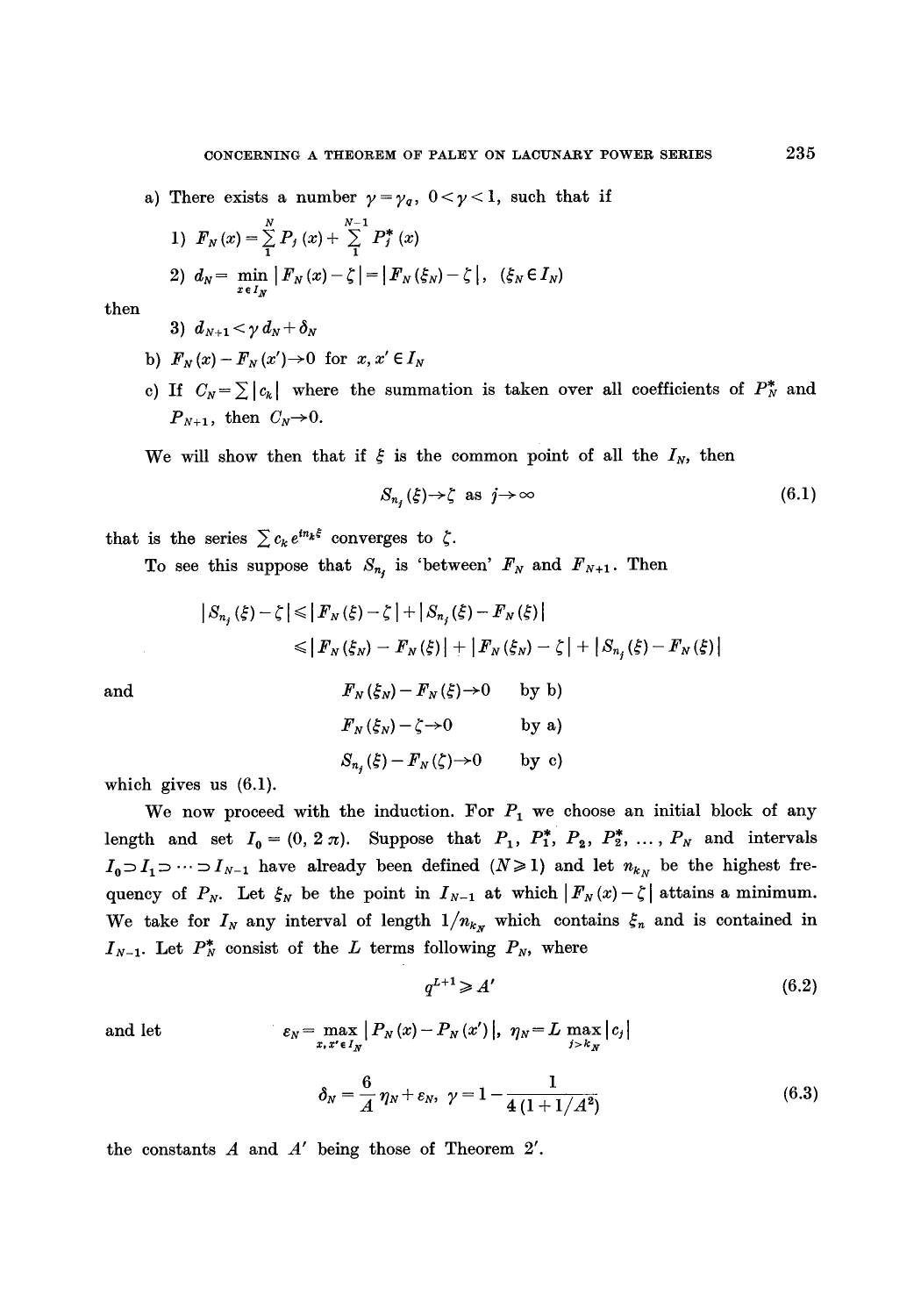*Remarks.* 1. The purpose of placing  $P_N^*$  between  $P_N$  and  $P_{N+1}$  is to make sure that  $n_{k_{x}+L+1}$ , the lowest frequency of  $P_{N+1}$ , is large enough to apply Theorem 2' to  $P_{N+1}$  and the interval  $I_N$ . If L satisfies (6.2) this is certainly possible.

2. In view of Lemma 5 and the hypothesis  $c_j \rightarrow 0$  we have  $\varepsilon_N$ ,  $\eta_N \rightarrow 0$  and so also  $\delta_N \rightarrow 0$ .

We proceed to define  $P_{N+1}$ , and consider two cases.

*Case 1.* 

$$
A \max_{j \ge k_N} |c_j| < \frac{d_N}{2\left(1 + 1/A^2\right)},\tag{6.4}
$$

Let  $P_{N+1}$  be chosen so that

$$
\frac{d_N}{2(1+1/A^2)} \leq A \sum |c_j| \leq \frac{d_N}{(1+1/A^2)}, \qquad (6.5)
$$

where the summation is extended over all the coefficients of  $P_{N+1}$ .

Consider the following geometric situation. If  $\zeta' = \zeta - F_N(\xi_N)$ , then the distance from O to  $\zeta'$  is  $d_N$ . If we draw the line l perpendicular to  $O\zeta'$  at a distance  $\alpha = A \sum |c_j|$  from O, then, by Lemma 4, there is a point  $\xi'$  in the interval  $I_N$  such that  $P_{N+1}(\xi')$  lies to the right of *l*. (Consider the figure in which now  $d = d_N$ .) However,  $P_{N+1}(\xi') \leq \sum |c_j| \leq \omega/A$ . Hence the point  $P_{N+1}(\xi')$  which satisfies the above conditions can be no further from  $\zeta'$  than r. Since by Lemma 6,

 $(cf. (6.3))$ , it follows that

$$
d_{N+1} \leqslant |F_{N+1}(\xi') - \zeta| \leqslant |F_N(\xi_N) + P_{N+1}(\xi') - \zeta| + \\ + |F_N(\xi_N) - F_N(\xi')| + |P_N^*(\xi_N)| \leqslant \gamma d_N + \varepsilon_N + \eta_N = \gamma d_N + \delta_N.
$$
  

$$
A \max_{i \geqslant kN} |c_j| \geqslant \frac{d_N}{2(1 + 1/A^2)}.
$$

 $r < \gamma d_N$ 

*Case 2.* 

In this case we let  $P_{N+1}$  consist of a single term. Clearly

$$
d_{N+1} \leq |F_N(\xi_N) + P_N^*(\xi_N) + P_{N+1}(\xi_N) - \zeta|
$$
  
\n
$$
\leq |F_N(\xi_N) - \zeta| + |P_N^*(\xi)| + |P_{N+1}(\xi_N)|
$$
  
\n
$$
\leq d_N + 2\eta_N \leq 2A(1 + 1/A^2) \max_{j > k_N} |c_j| + 2\eta_N \leq \frac{4}{A}\eta_N + 2\eta_N \leq \frac{6}{A}\eta_N < \delta_N
$$

and point a) follows again.

Since the length of  $I_N$  is  $1/n_{k_N}$ , where  $n_{k_N}$  is the highest frequency of  $F_N$ , b) follows immediately from Lemma 5.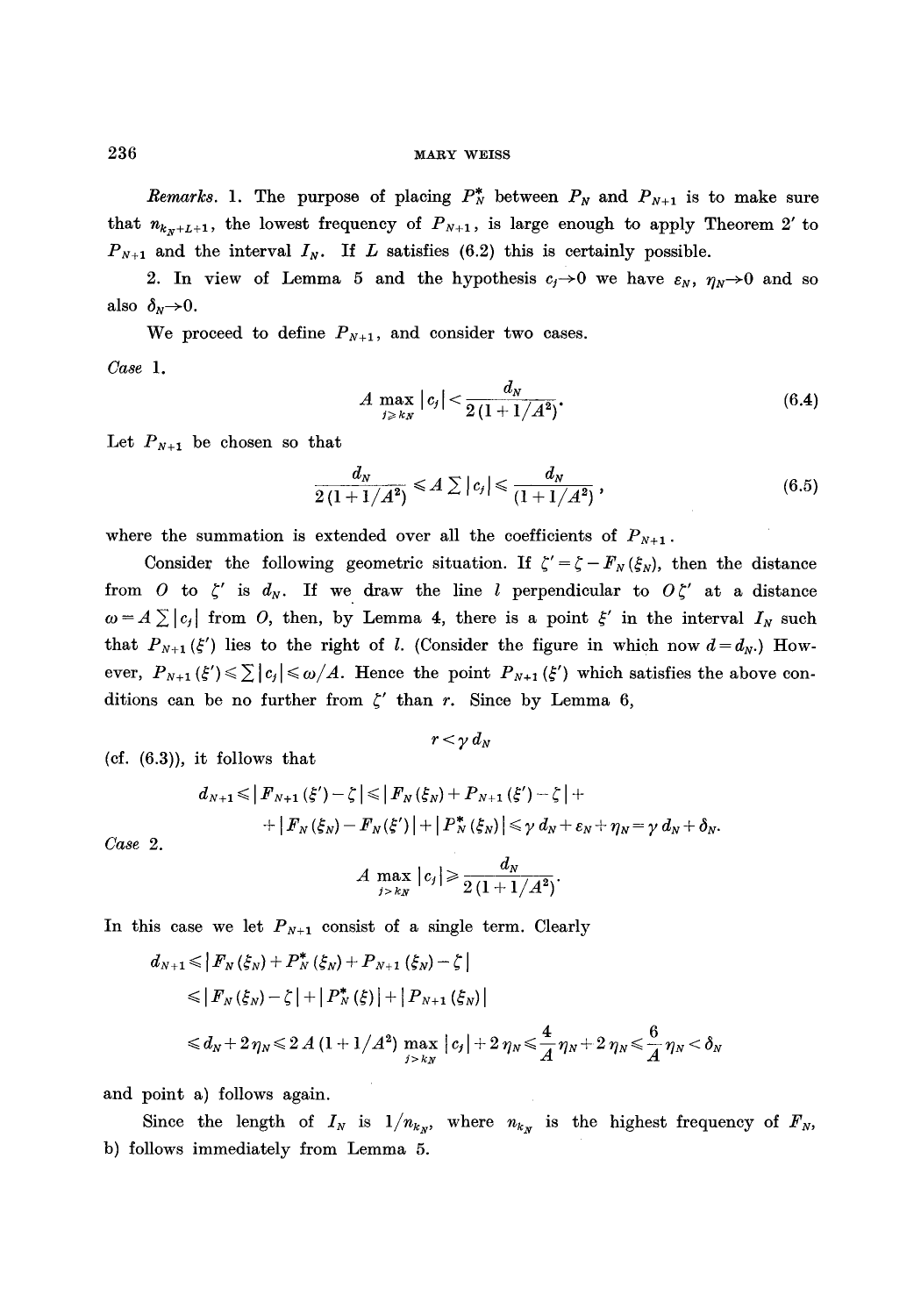Now, since  $P_N$  is of a fixed length  $L$ , the sum of the absolute values of the coefficients of  $P_N$  tends to 0. But  $P_{N+1}$  either consists of a single term or satisfies, by (6.5)

$$
\sum |c_j| \leqslant \frac{d_N}{A(1+1/A^2)} \leqslant A d_N \to 0.
$$

This proves point c) and completes the proof of Theorem 1.

7. We conclude by a few remarks.

a) Suppose that the  $n_k$  are positive and satisfy  $n_{k+1}/n_k > q > 1$  but are not necessarily integers. Theorems 1 and 2 remain valid in this case and the proofs require no change.

b) The following relationship between the Hardy-Littlewood series on the left and the lacunary series on the right has been established by Paley [2]:

$$
\sum_{1}^{N} \frac{1}{\sqrt{n} \log^{2} n} \exp (i \beta n \log n + i n \theta) = e^{\frac{1}{4} \pi i} (2 \pi \beta^{-1})^{\lambda + \frac{1}{2}} \sum_{\nu=1}^{(\beta \log N)/2} \frac{1}{\nu^{\lambda}} e^{i \theta^{2} \alpha^{\nu}} + \sum_{1}^{(\beta \log N)/2 \pi} f_{\nu}(\theta^{\prime}) + o(1),
$$

where  $a=\exp 2\pi\beta^{-1}$ ,  $\theta'=-\beta\exp(-1-\theta\beta^{-1})$ ,  $0<\lambda\leq 1$ , and  $\sum f_{\nu}(\theta')$  is an absolutely convergent series of continuous functions. It is clear from the proof of Theorem 1 that a lacunary series plus an absolutely convergent series of continuous functions also converges to every point in the complex plane, and hence we have

THEOREM 3. If  $0 < \lambda \leq 1$ , then the series

$$
\sum_{1}^{\infty} \frac{1}{\sqrt{n} \log^4 n} \exp(i \beta n \log n + i n \theta)
$$

*converges to every point in the complex plane.* 

c) **THEOREM 4.** *Theorems* 1,2,2', *hold under the hypothesis that*  $\{n_k\}$  *is a union of a finite number of lacunary sequences.* 

The proof of the above theorems hold in this more general case also except that in a few places minor modifications must be made. Typical of these is the proof of the fact that

$$
\int_{a}^{b} T^{4} d\theta \leq C (b-a) \sum |c_{k}^{2}|.
$$
\n(7.1)